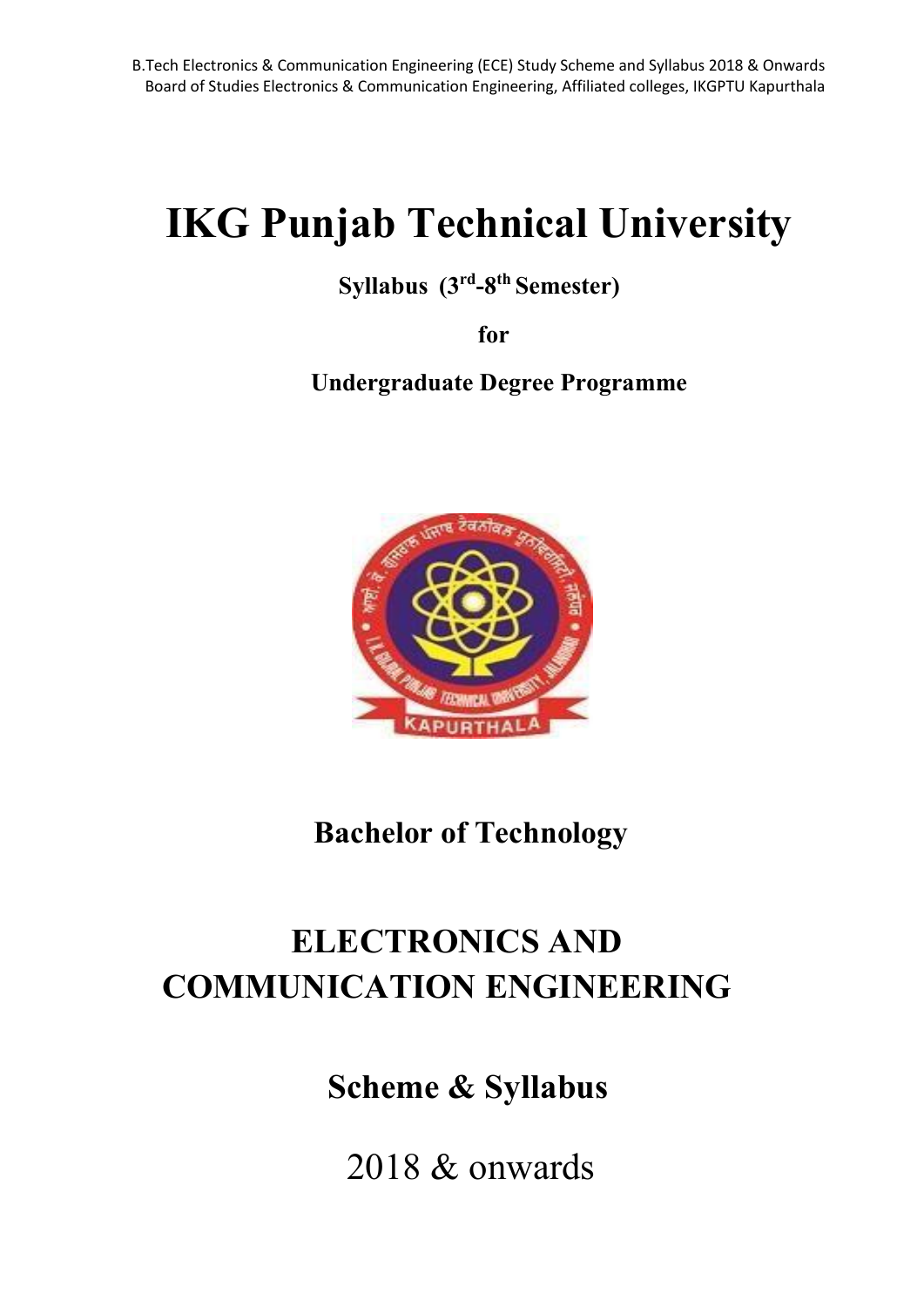|                |                                                                 | <b>Semester III [Second year]</b>                                                            |                |                |                |                |                                 |                          |                |                |  |
|----------------|-----------------------------------------------------------------|----------------------------------------------------------------------------------------------|----------------|----------------|----------------|----------------|---------------------------------|--------------------------|----------------|----------------|--|
|                | <b>Branch/Course: Electronics and Communication Engineering</b> |                                                                                              |                |                |                |                |                                 |                          |                |                |  |
| Sr.<br>No.     | Course code                                                     | <b>Course Title</b>                                                                          | $\mathbf{L}$   | T              | $\mathbf{P}$   | <b>Hrs</b>     | <b>Internal</b><br><b>Marks</b> | External<br><b>Marks</b> | <b>Total</b>   | <b>Credits</b> |  |
| -1             | <b>BTEC-301-18</b>                                              | <b>Electronic Devices</b>                                                                    | 3              | $\Omega$       | $\theta$       | 3              | 40                              | 60                       | 100            | 3              |  |
| $\overline{2}$ | <b>BTEC-302-18</b>                                              | Digital System Design                                                                        | $\overline{3}$ | $\theta$       | $\mathbf{0}$   | 3              | 40                              | 60                       | 100            | $\overline{3}$ |  |
| $\overline{3}$ | <b>BTEC-303-18</b>                                              | Electromagnetic<br>Waves                                                                     | $\overline{3}$ | $\mathbf{1}$   | $\mathbf{0}$   | $\overline{4}$ | 40                              | 60                       | 100            | $\overline{4}$ |  |
| $\overline{4}$ | BTEC-304-18                                                     | Network Theory                                                                               | 3              | $\mathbf{1}$   | $\theta$       | $\overline{4}$ | 40                              | 60                       | 100            | $\overline{4}$ |  |
| 5              | BTAMXXX18                                                       | Mathematics III                                                                              | 3              | 1              | $\theta$       | $\overline{4}$ | 40                              | 60                       | 100            | 4              |  |
| 6              | <b>BTEC-311-18</b>                                              | <b>Electronic Devices</b><br>Laboratory                                                      | $\overline{0}$ | $\theta$       | $\overline{2}$ | $\overline{2}$ | 30                              | 20                       | 50             | $\mathbf{1}$   |  |
| $\overline{7}$ | BTEC-312-18                                                     | Digital System Design<br>Laboratory                                                          | $\theta$       | $\theta$       | $\overline{2}$ | $\overline{2}$ | 30                              | 20                       | 50             | $\mathbf{1}$   |  |
| 8              | <b>HSMC101-18</b><br>/HSMC102-18*                               | Foundational Course in<br>Humanities<br>(Development<br>of<br>Societies<br>or<br>Philosophy) | $\overline{3}$ | $\Omega$       | $\theta$       | $\overline{3}$ | 40                              | 60                       | 100            | $\overline{3}$ |  |
| 9              | <b>BTEC-321-18</b>                                              | 4-Week Institutional<br>Training                                                             | $\theta$       | $\theta$       | $\overline{4}$ | 3              | 40                              | 60                       | 100            | Non-<br>credit |  |
| 10             | BMPD-331-18                                                     | Mentoring and<br>Professional<br>Development                                                 | $\mathbf{0}$   | $\overline{0}$ | $\overline{2}$ |                | Satisfactory/Un-satisfactory    |                          | Non-<br>credit |                |  |
|                |                                                                 | <b>Total</b>                                                                                 | 18             | 3 <sup>1</sup> | <b>10</b>      | 25             | 360                             | 440                      | 800            | 23             |  |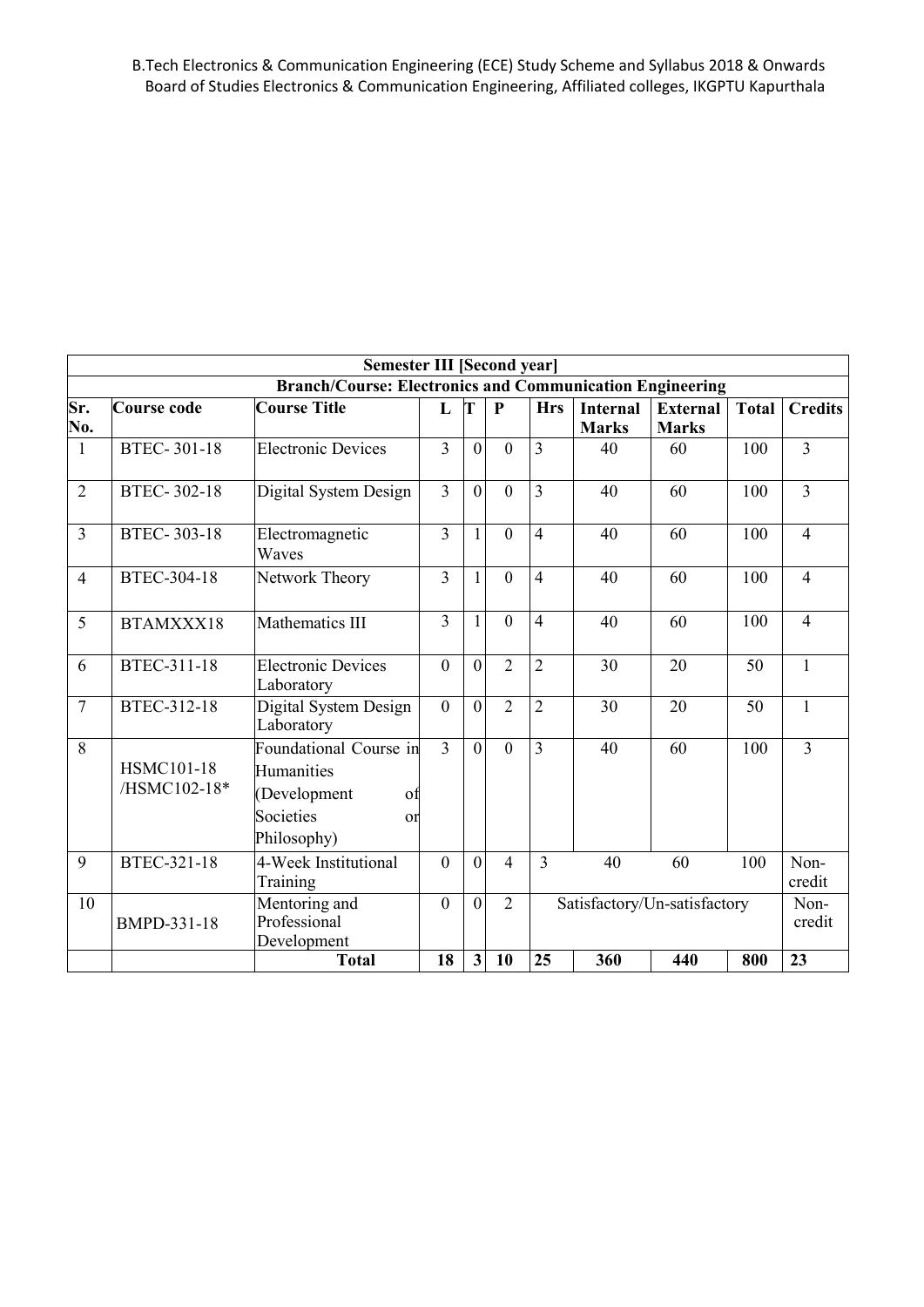B.Tech Electronics & Communication Engineering (ECE) Study Scheme and Syllabus 2018 & Onwards Board of Studies Electronics & Communication Engineering, Affiliated colleges, IKGPTU Kapurthala

|                |                                                                     | <b>Semester IV [Second year]</b><br><b>Branch/Course: Electronics and Communication Engineering</b> |                  |                |                  |                  |                         |                                 |                                          |                              |                |
|----------------|---------------------------------------------------------------------|-----------------------------------------------------------------------------------------------------|------------------|----------------|------------------|------------------|-------------------------|---------------------------------|------------------------------------------|------------------------------|----------------|
| Sr.<br>No.     | Course code                                                         | <b>Course Title</b>                                                                                 |                  | L              | T                | $\mathbf{P}$     | <b>Hrs</b>              | <b>Marks</b>                    | <b>Internal</b> External<br><b>Marks</b> | <b>Total</b><br><b>Marks</b> | <b>Credits</b> |
| $\mathbf{1}$   | <b>BTEC-401-18</b>                                                  | <b>Analog Circuits</b>                                                                              |                  | 3              | 1                | $\boldsymbol{0}$ | $\overline{4}$          | 40                              | 60                                       | 100                          | $\overline{4}$ |
| $\overline{2}$ | <b>BTEC-402-18</b>                                                  | Microprocessors and<br>Microcontrollers                                                             |                  | $\overline{3}$ | $\boldsymbol{0}$ | $\mathbf{0}$     | $\overline{3}$          | 40                              | 60                                       | 100                          | $\overline{3}$ |
| 3              | BTCS-301-18                                                         | Data Structures &<br>Algorithms                                                                     |                  | $\overline{3}$ | $\mathbf{0}$     | $\mathbf{0}$     | $\overline{3}$          | 40                              | 60                                       | 100                          | $\overline{3}$ |
| $\overline{4}$ | <b>BTEC-403-18</b>                                                  | Signals and Systems                                                                                 |                  | $\mathfrak{Z}$ | 1                | $\boldsymbol{0}$ | $\overline{4}$          | 40                              | 60                                       | 100                          | $\overline{4}$ |
| 5              | <b>HSMC122-18</b>                                                   | Universal Human Values<br>2: Understanding<br>Harmony                                               |                  | $\overline{3}$ | $\theta$         | $\theta$         | $\overline{3}$          | 40                              | 60                                       | 100                          | $\overline{3}$ |
| 6              | EVS-101-18                                                          | Mandatory<br>Course-<br><b>Environmental Sciences</b>                                               |                  | $\overline{2}$ | $\mathbf{0}$     | $\mathbf{0}$     | $\overline{2}$          | 50                              | $\mathbf{0}$                             | 50                           | Non-<br>credit |
| 7              | <b>BTEC-411-18</b>                                                  | <b>Analog Circuits</b><br>Laboratory                                                                |                  | $\theta$       | $\mathbf{0}$     | $\overline{2}$   | $\overline{2}$          | 30                              | 20                                       | 50                           | $\mathbf{1}$   |
| 8              | BTEC-412-18                                                         | Microprocessors and<br>Microcontrollers<br>Laboratory                                               |                  | $\mathbf{0}$   | $\mathbf{0}$     | $\overline{2}$   | $\overline{2}$          | 30                              | 20                                       | 50                           | $\mathbf{1}$   |
| 9              | <b>BMPD-341-18</b>                                                  | Mentoring and<br>$\boldsymbol{0}$<br>Professional Development                                       |                  | $\overline{0}$ | $\overline{2}$   |                  |                         | Satisfactory/Un-satisfactory    |                                          | Non-<br>credit               |                |
|                | $\overline{22}$<br>16<br>$\overline{2}$<br><b>Total</b><br>6<br>310 |                                                                                                     | 340              | 650            | $\overline{19}$  |                  |                         |                                 |                                          |                              |                |
|                |                                                                     | <b>Semester V [Third year]</b>                                                                      |                  |                |                  |                  |                         |                                 |                                          |                              |                |
|                |                                                                     | <b>Branch/Course: Electronics and Communication Engineering</b>                                     |                  |                |                  |                  |                         |                                 |                                          |                              |                |
| Sr.<br>No.     | Course code                                                         | <b>Course Title</b>                                                                                 | L                | T              |                  | $\mathbf{P}$     | Hrs.                    | <b>Internal</b><br><b>Marks</b> | <b>External</b><br><b>Marks</b>          | Total                        | <b>Credit</b>  |
| $\mathbf{1}$   | <b>BTEC-501-18</b>                                                  | Analog and Digital<br>Communication                                                                 | 3                | $\theta$       |                  | $\mathbf{0}$     | $\overline{3}$          | 40                              | 60                                       | 100                          | $\overline{3}$ |
| $\overline{2}$ | BTCS-602-18                                                         | <b>Computer Networks</b>                                                                            | $\mathfrak{Z}$   | $\mathbf{0}$   |                  | $\boldsymbol{0}$ | $\overline{3}$          | 40                              | 60                                       | 100                          | $\overline{3}$ |
| 3              | BTEC-503-18                                                         | Linear Integrated<br>Circuits                                                                       | 3                | $\mathbf{0}$   |                  | $\boldsymbol{0}$ | 3                       | 40                              | 60                                       | 100                          | 3              |
| $\overline{4}$ | BTEC-504-18                                                         | <b>Control Systems</b>                                                                              | $\overline{3}$   | 1              |                  | $\overline{0}$   | $\overline{4}$          | 40                              | 60                                       | 100                          | $\overline{4}$ |
| 5              | BTEC-901X-18                                                        | Program Elective-1                                                                                  | $\overline{3}$   | $\mathbf{0}$   |                  | $\overline{0}$   | $\overline{\mathbf{3}}$ | 40                              | 60                                       | 100                          | $\overline{3}$ |
| 6              | BTOE-XX1-18                                                         | Open Elective-1                                                                                     | $\overline{3}$   | $\mathbf{0}$   |                  | $\boldsymbol{0}$ | $\overline{3}$          | 40                              | 60                                       | 100                          | $\overline{3}$ |
| $\tau$         | BTEC-511-18                                                         | Analog and Digital<br>Communication<br>Laboratory                                                   | $\boldsymbol{0}$ | $\mathbf{0}$   |                  | $\overline{2}$   | $\overline{2}$          | 30                              | 20                                       | 50                           | $\mathbf{1}$   |
| 8              | BTEC-512-18                                                         | Digital Signal<br>Processing Laboratory                                                             | $\boldsymbol{0}$ | $\overline{0}$ |                  | $\overline{2}$   | $\overline{2}$          | 30                              | 20                                       | 50                           | $\mathbf{1}$   |
| 9              | BTEC-513-18                                                         | Linear Integrated<br>Circuits Laboratory                                                            | $\overline{0}$   | $\mathbf{0}$   |                  | $\overline{2}$   | $\overline{2}$          | 30                              | 20                                       | 50                           | $\mathbf{1}$   |
| 10             | BTEC-521-18                                                         | 4-Weeks Industrial<br>Training-I                                                                    | $\boldsymbol{0}$ | $\overline{0}$ |                  | 6                | $\overline{6}$          | 60                              | 40                                       | 100                          | $\overline{3}$ |
| 11             | <b>BTEC-10X-18</b>                                                  | Professional Elective-1<br>Lab (Optional)                                                           | $\mathbf{0}$     | $\overline{0}$ |                  | $\overline{2}$   |                         |                                 | Satisfactory/Un-satisfactory             |                              | Non-<br>credit |
| 12             | BMPD-351-18                                                         | Mentoring and<br>Professional                                                                       | $\boldsymbol{0}$ | $\mathbf{0}$   |                  | $\overline{2}$   |                         |                                 | Satisfactory/Un-satisfactory             |                              | Non-           |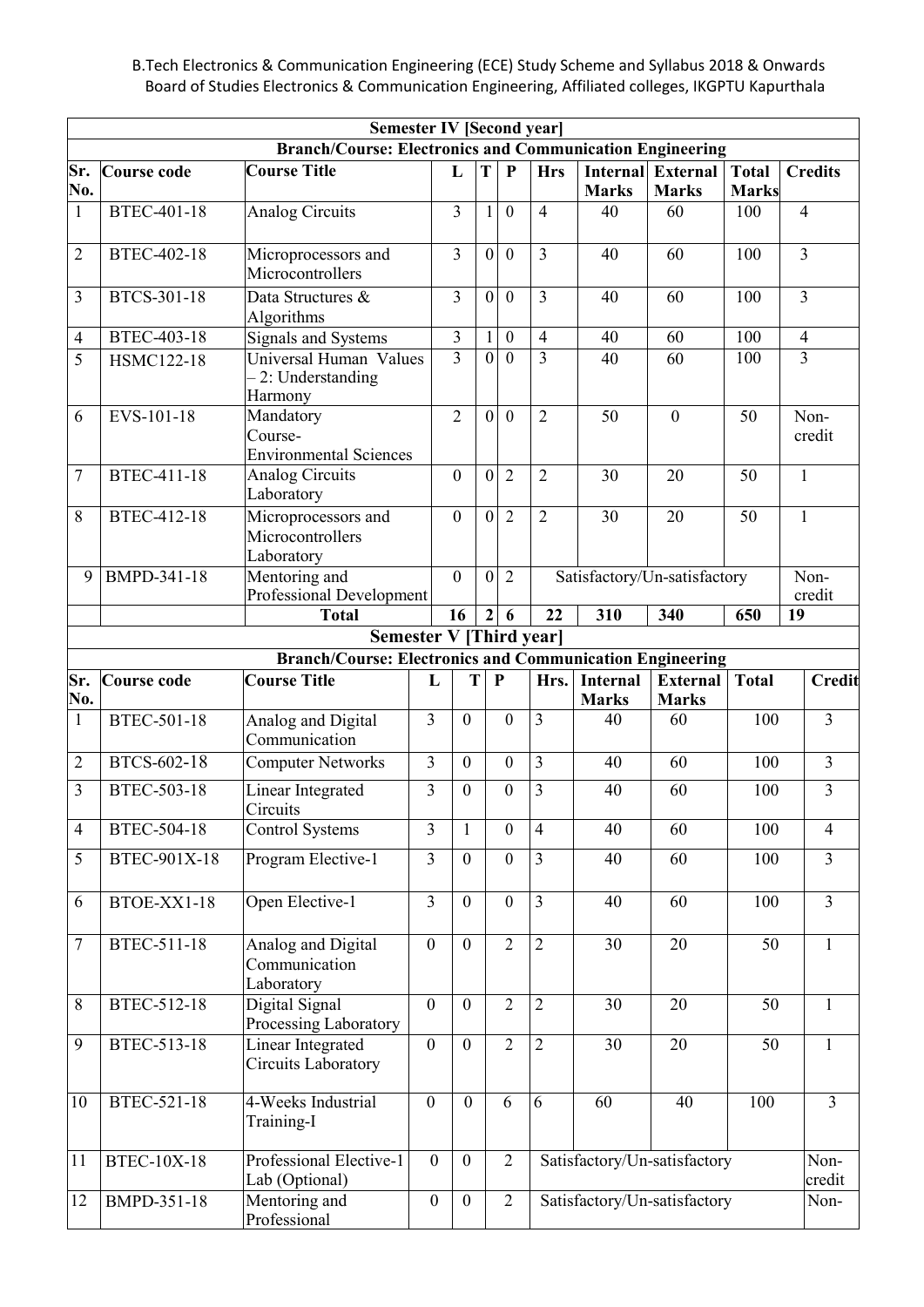|  | Development  |    |    |              |     |     |     | $\cdot$<br>cred <sub>1</sub> |
|--|--------------|----|----|--------------|-----|-----|-----|------------------------------|
|  | <b>Total</b> | 18 | 14 | $\sim$<br>⊾ت | 390 | 460 | 850 | $\sim$ $\sim$<br>43          |

|                          | Semester VI [Third year] |                                                                 |                |              |                |                              |                                 |                                 |                |                |
|--------------------------|--------------------------|-----------------------------------------------------------------|----------------|--------------|----------------|------------------------------|---------------------------------|---------------------------------|----------------|----------------|
|                          |                          | <b>Branch/Course: Electronics and Communication Engineering</b> |                |              |                |                              |                                 |                                 |                |                |
| Sr.<br>No.               | Course code              | <b>Course Title</b>                                             | $\mathbf{L}$   | T            | $\mathbf{P}$   | <b>Hrs</b>                   | <b>Internal</b><br><b>Marks</b> | <b>External</b><br><b>Marks</b> | <b>Total</b>   | <b>Credits</b> |
| 1                        | <b>BTEC-601-18</b>       | Wireless Communication                                          | $\overline{3}$ | $\Omega$     | $\theta$       | $\overline{3}$               | 40                              | 60                              | 100            | 3              |
| $\overline{2}$           | BTEC-602-18              | Digital Signal Processing                                       |                | 1            | $\theta$       | $\overline{4}$               | 40                              | 60                              | 100            | $\overline{4}$ |
| 3                        | BTEC-603-18              | Optical Fibers &<br>Communication                               | 3              | $\Omega$     | $\theta$       | $\overline{3}$               | 40                              | 60                              | 100            | 3              |
| $\overline{4}$           | <b>BTEC-604-18</b>       | Microwave and Antenna<br>Engineering                            | 3              | $\Omega$     | $\theta$       | 3                            | 40                              | 60                              | 100            | 3              |
| 5                        | BTEC-902X-18             | Program Elective-2                                              | 3              | $\theta$     | $\theta$       | 3                            | 40                              | 60                              | 100            | 3              |
| 6                        | BTOE-XX2-18              | Open Elective-2                                                 | 3              | $\Omega$     | $\theta$       | $\overline{3}$               | 40                              | 60                              | 100            | 3              |
| $\overline{7}$           | <b>BTEC-611-18</b>       | Optical Fibers &<br><b>Communication Lab</b>                    | $\theta$       | $\Omega$     | $\overline{2}$ | $\overline{2}$               | 30                              | 20                              | 50             | 1              |
| 8                        | BTEC-612-18              | Microwave and Antenna<br><b>Engineering Laboratory</b>          | $\theta$       | $\Omega$     | $\overline{2}$ | $\overline{2}$               | 30                              | 20                              | 50             | 1              |
| 9                        | BTEC-621-18              | <b>Electronic Design</b><br>Automation<br>Laboratory            | $\theta$       | $\theta$     | $\overline{4}$ | $\overline{4}$               | 30                              | 20                              | 50             | $\overline{2}$ |
| 11                       | <b>BTEC-11X-18</b>       | Professional Elective-2 Lab<br>(Optional)                       | $\Omega$       | $\Omega$     | $\overline{2}$ | Satisfactory/Un-satisfactory |                                 | Non-<br>credit                  |                |                |
| $\mathbf{1}$<br>$\Omega$ | BMPD-361-18              | Mentoring and Professional<br>Development                       | $\theta$       | $\theta$     | $\overline{2}$ | Satisfactory/Un-satisfactory |                                 |                                 | Non-<br>credit |                |
|                          |                          | <b>Total</b>                                                    | 18             | $\mathbf{0}$ | 10             | 26                           | 330                             | 420                             | 750            | 23             |

|                | <b>Semester VII [Fourth year]</b>                               |                                                |                |                |                |                |              |              |              |                |  |
|----------------|-----------------------------------------------------------------|------------------------------------------------|----------------|----------------|----------------|----------------|--------------|--------------|--------------|----------------|--|
|                | <b>Branch/Course: Electronics and Communication Engineering</b> |                                                |                |                |                |                |              |              |              |                |  |
| Sr.            | Course code                                                     | <b>Course Title</b>                            |                | T              | P              | Hr             | Int          | Ext          | <b>Total</b> | <b>Credits</b> |  |
| No.            |                                                                 |                                                |                |                |                |                | <b>Marks</b> | <b>Marks</b> |              |                |  |
| 1              | BTEC-903X-18                                                    | Program Elective-3                             | 3              | $\Omega$       | $\theta$       | 3              | 40           | 60           | 100          | 3              |  |
| $\overline{2}$ | BTEC-904X-18                                                    | Program Elective-4                             | 3              | $\theta$       | $\mathbf{0}$   | 3              | 40           | 60           | 100          | 3              |  |
| 3              | BTOE-XX3-18                                                     | Open Elective-3                                | $\overline{3}$ | $\Omega$       | $\Omega$       | 3              | 40           | 60           | 100          | 3              |  |
| 4              | BTOE-XX4-18                                                     | Open Elective-4                                | 3              | $\Omega$       | $\theta$       | 3              | 40           | 60           | 100          | 3              |  |
| 5              | BTMS-YYY18                                                      | Project Management<br>$&$ Finance              |                | $\overline{0}$ | $\theta$       | 3              | 40           | 60           | 100          | 3              |  |
| 6              | BTMC-XXX-18                                                     | Constitution of<br>India (Mandatory<br>Course) | 3              | $\Omega$       | $\Omega$       | 3              | 40           | 60           | 100          | Non-<br>credit |  |
| 7              | BTEC-731-18                                                     | Project Stage-I                                | $\theta$       | $\theta$       | 4              | 4              | 60           | 40           | 100          | $\overline{2}$ |  |
| 8              | BTEC-841-18                                                     | Seminar                                        | $\theta$       | $\theta$       | $\overline{2}$ | $\overline{2}$ | 100          | $\Omega$     | 100          |                |  |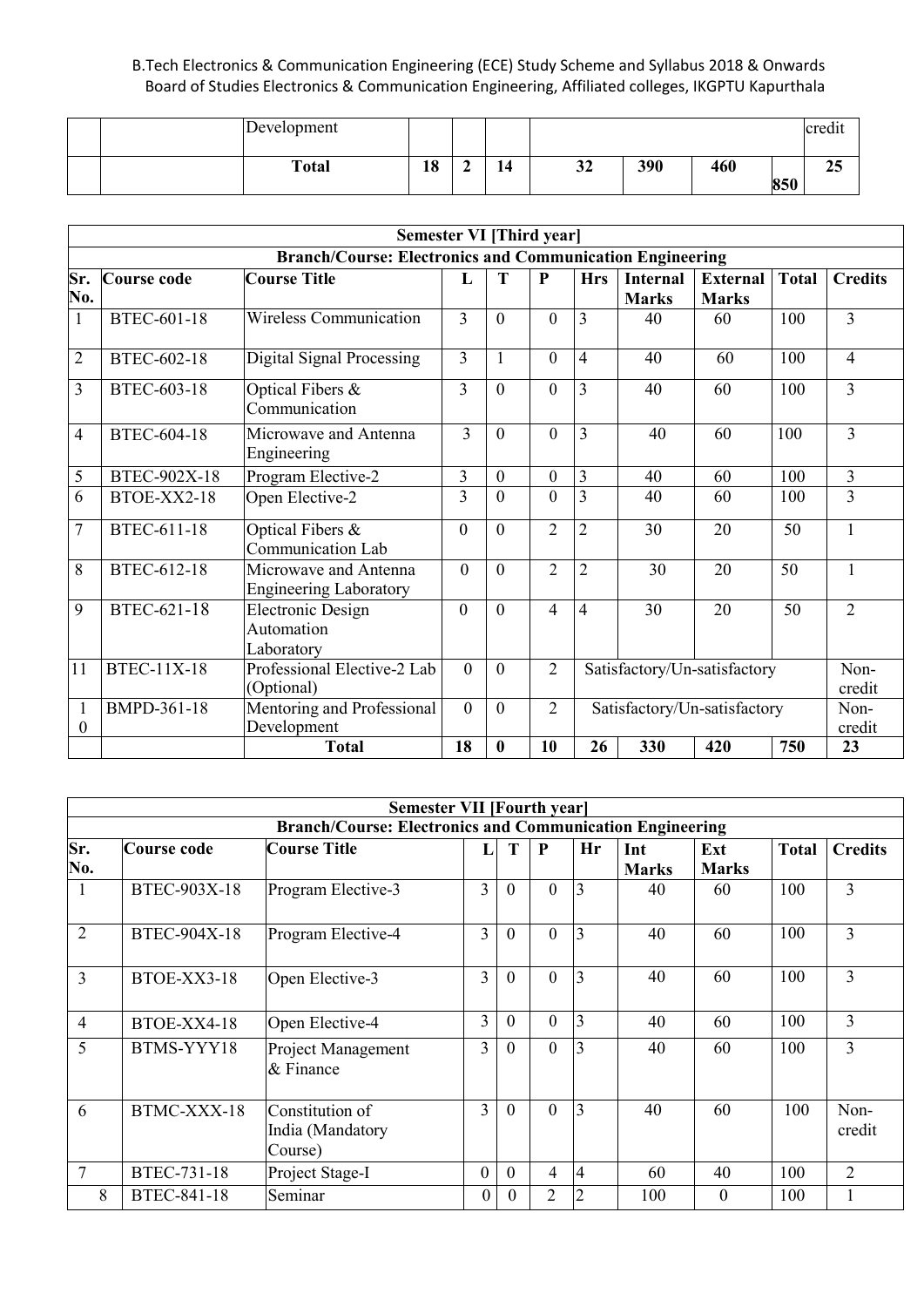|    | BTEC-721-18        | 4-Week Industrial Training-  | $\overline{0}$ | - 0      | <sub>b</sub> | -6                           | 60                           | 40     | 100 |      |
|----|--------------------|------------------------------|----------------|----------|--------------|------------------------------|------------------------------|--------|-----|------|
|    |                    |                              |                |          |              |                              |                              |        |     |      |
| 10 | <b>BTEC-12X-18</b> | Professional Elective 3 or 4 | $\Omega$       | $\Omega$ |              | Satisfactory/Un-satisfactory |                              | Non-   |     |      |
|    |                    | Lab (Optional)               |                |          |              |                              |                              | credit |     |      |
|    | BMPD-371-18        | Mentoring and Professional   | $\overline{0}$ | $\theta$ |              |                              | Satisfactory/Un-satisfactory |        |     | Non- |
|    |                    | Development                  |                |          |              |                              |                              | credit |     |      |
|    |                    | Total                        | 18             |          | 14           | 30                           | 460                          | 440    | 900 | 21   |

|                |                                         | <b>Semester VIII [Fourth year]</b>                                                  |                |              |                |                |                                                |                                 |              |                |
|----------------|-----------------------------------------|-------------------------------------------------------------------------------------|----------------|--------------|----------------|----------------|------------------------------------------------|---------------------------------|--------------|----------------|
|                |                                         | <b>Branch/Course: Electronics and Communication Engineering</b>                     |                |              |                |                |                                                |                                 |              |                |
| Sr.<br>No.     | Course code                             | <b>Course Title</b>                                                                 | L              | T            | ${\bf P}$      | <b>Hrs</b>     | <b>Internal</b><br><b>Marks</b>                | <b>External</b><br><b>Marks</b> | <b>Total</b> | <b>Credits</b> |
| $\mathbf{1}$   | <b>BTEC-906X-</b><br>18                 | Program Elective-6                                                                  | $\overline{3}$ | $\theta$     | $\theta$       | $\overline{3}$ | 40                                             | 60                              | 100          | 3              |
| $\overline{2}$ | <b>BTEC-905X-</b><br>18                 | Program Elective-5                                                                  | $\overline{3}$ | $\theta$     | $\theta$       | $\overline{3}$ | 40                                             | 60                              | 100          | 3              |
| 3              | BTOE-XY5-<br>18                         | Open Elective-5                                                                     | 3              | $\theta$     | $\mathbf{0}$   | 3              | 40                                             | 60                              | 100          | 3              |
| 4              | BTOE-XY6-<br>18                         | Open Elective-6<br>(Humanities)                                                     | $\overline{3}$ | $\theta$     | $\mathbf{0}$   | $\overline{3}$ | 40                                             | 60                              | 100          | 3              |
| 5              | BTEC-831-18                             | Project Stage-II &<br>Report                                                        | $\mathbf{0}$   | $\theta$     | 12             | 12             | 40                                             | 60                              | 100          | 6              |
| 6              | BTMC-YYY-18                             | <b>Mandatory Course</b><br><b>Essence of Indian</b><br><b>Traditional Knowledge</b> | $\overline{2}$ | $\theta$     | $\theta$       | $\overline{2}$ | 40                                             | 60                              | 100          | Non-<br>credit |
| 7              | <b>BTEC-13X-18</b>                      | Professional Elective 5<br>or 6 Lab (Optional)                                      | $\mathbf{0}$   | $\theta$     | $\overline{2}$ |                | Satisfactory/Un-satisfactory<br>Non-<br>credit |                                 |              |                |
| 8              | BMPD-381-18                             | Mentoring and<br>Professional<br>Development                                        | $\mathbf{0}$   | $\mathbf{0}$ | $\overline{2}$ |                | Satisfactory/Un-satisfactory<br>Non-<br>credit |                                 |              |                |
|                |                                         | <b>Total</b>                                                                        | 14             | $\mathbf{0}$ | 12             | 26             | 240                                            | 360                             | 600          | 18             |
|                | <b>Grand Total (including 1st Year)</b> | 2510                                                                                | 3150           | 5700         | 167            |                |                                                |                                 |              |                |

\* Student may choose any one of these as foundational course in HUSS group as given in AICTE Model Curriculum 2018.